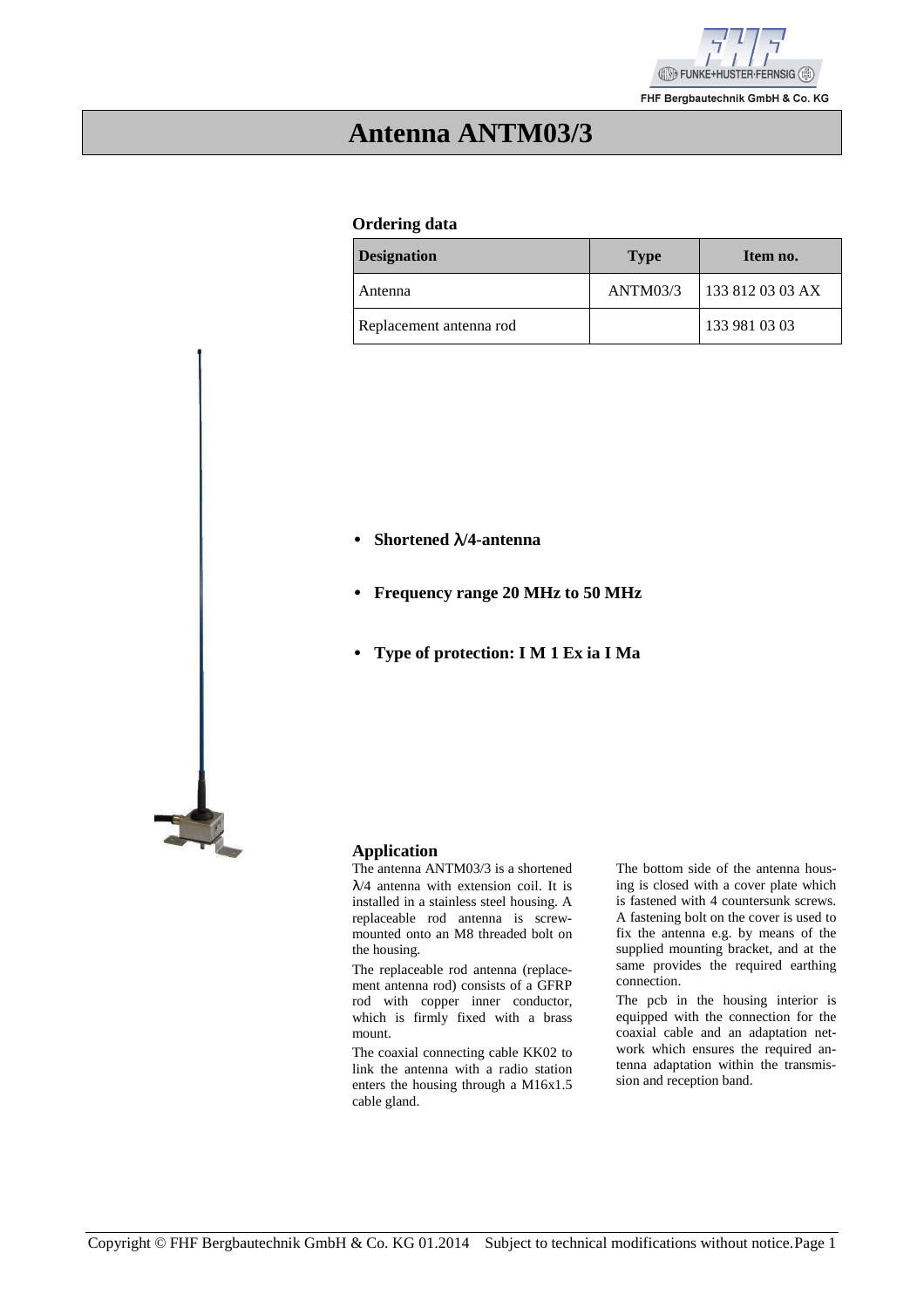#### Antenna ANTM03/3

## **Dimensional drawing of antenna ANTM03/3**



## **ANTM03/3 block diagram**

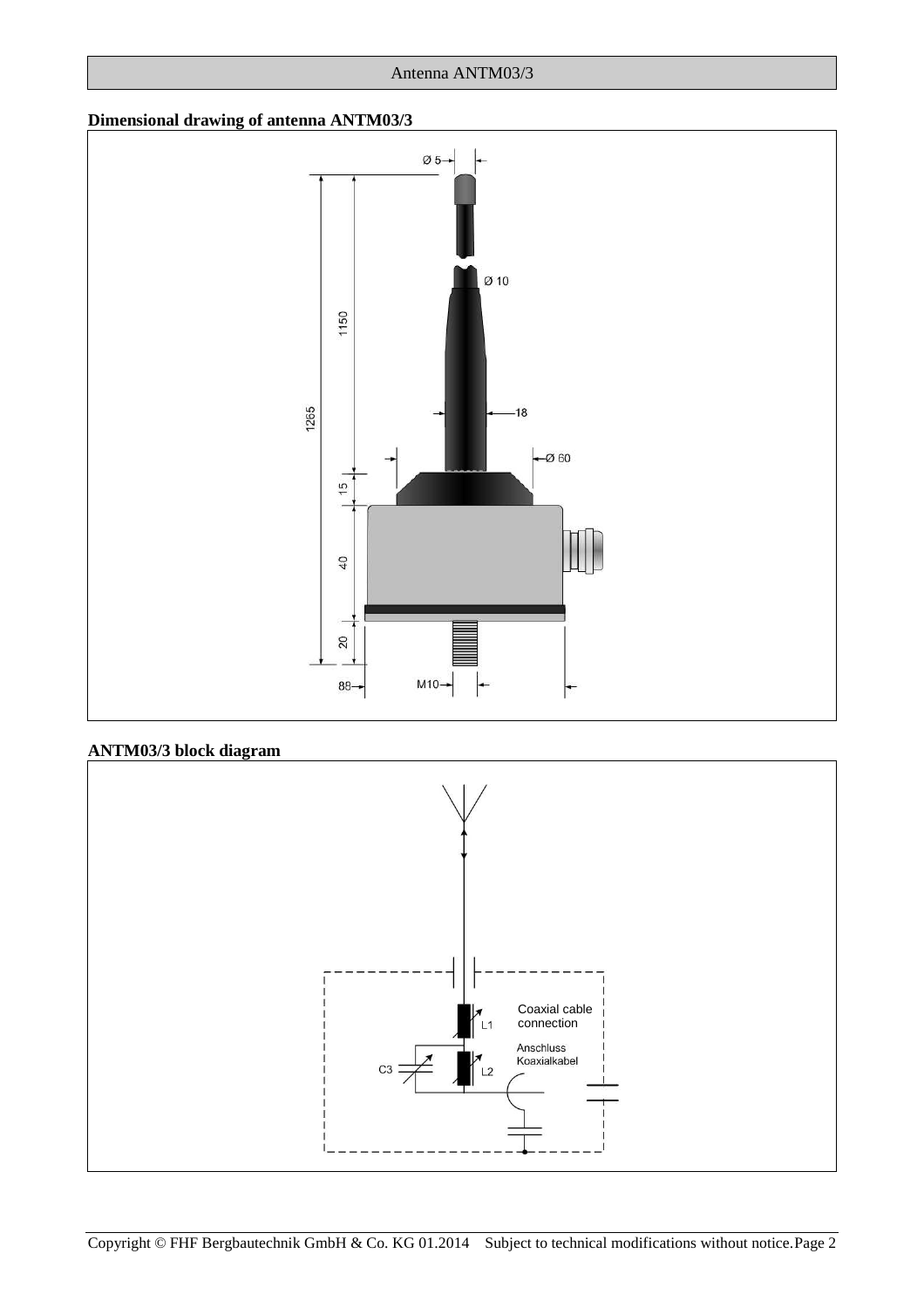#### **Assembly and disassembly**

Special care shall be taken with regard to the sealing area when the antenna is open, to avoid damaging the sealing. The coaxial connecting cable KK02 which is to be introduced into the antenna housing, shall be properly isolated, the inner conductor connected to the single terminal, the braid of the outer conductor which is turned back, to be brought in contact with the thrust piece on the pcb in the antenna housing. The housing has to be closed by careful screw-mounting of the cover plate.

The antenna features a factory-installed coaxial connecting cable of type KK02 (8m) which is protected by a flexible tube (outer diameter  $\varnothing$ 16 mm). The supplied mounting bracket can be used for installing the antenna. The installation as a base station antenna requires a connecting box of type MRVB01 (item no.: 133 822 11 AX).

Maximum efficiency of the antenna is reached by its installation on a largest possible metal mass area (counterweight, ground plane).

#### **Mounting bracket for antenna ANTM03/3**



#### **Maintenance**

In case the antenna rod turns out to be damaged so that the antenna looses its efficiency, the rod including the mount should be replaced with a replacement antenna rod.

To do so, first turn loose the defective antenna rod by means of an appropriate tool (width across flats 20) and screw in the new replacement antenna rod. The joint between rod and housing has to be sealed from the exterior with silicon as protection against moisture ingress.

#### **Disposal**

The disposal of the packaging material and of used parts must be realised in compliance with the regulations of the country in which the device is installed.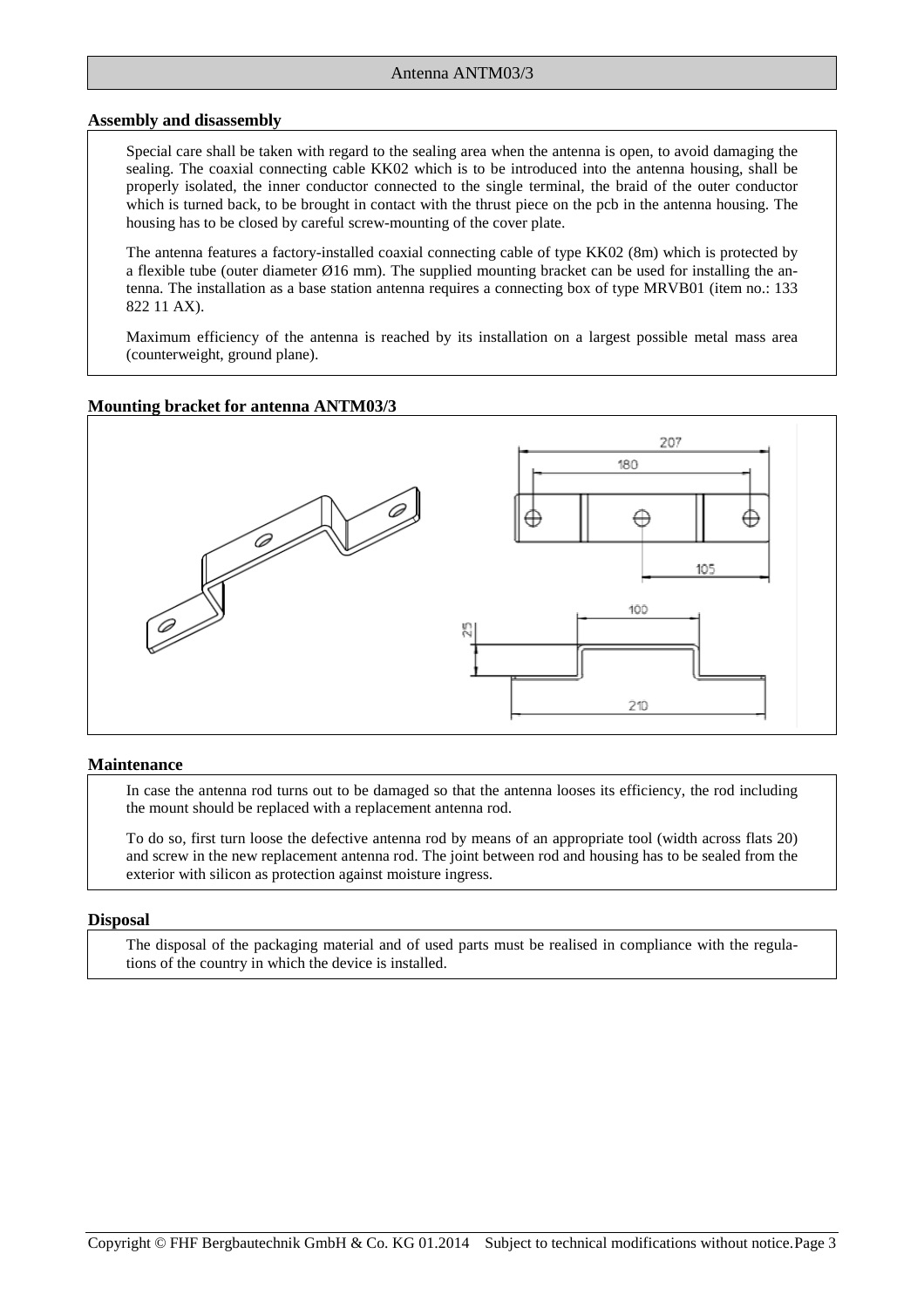# **Technical data**

| Designation                                                          | Antenna                                               |
|----------------------------------------------------------------------|-------------------------------------------------------|
| Type                                                                 | ANTM03/3                                              |
| Electrical length                                                    | shortened $\lambda/4$ - antenna                       |
| <b>Parameters</b>                                                    |                                                       |
| Electrical parameters                                                |                                                       |
| Max. input voltage U <sub>i</sub><br>Max. RF power P <sub>i</sub>    | $10 V_{AC}$<br>1 W                                    |
| Nominal impedance $Z_n$                                              | 50 $\Omega$                                           |
| Frequency range f                                                    | 20 MHz to 50 MHz                                      |
| (Preferred transmission bands 26.5 to 27.5 MHz and 34.5 to 35.5 MHz) |                                                       |
| Max. effective internal inductance L <sub>i</sub>                    | $2.3 \mu F$                                           |
| Max. effective internal capacitance C <sub>i</sub>                   | negligible                                            |
|                                                                      |                                                       |
| Type of protection                                                   | IP54 as per IEC 529                                   |
| Ambient temperature range $T_a$                                      | $-30^{\circ}$ C $\leq T_a \leq +55^{\circ}$ C         |
| Test and approval                                                    |                                                       |
| - Type of protection                                                 | I M 1 Ex ia I Ma                                      |
| - Approval no.                                                       | <b>BVS 12 ATEX E 075</b>                              |
| Flexible tube for coaxial cable                                      | $Ø16$ mm                                              |
| (outer diameter)                                                     |                                                       |
| Dimensions                                                           | see dimensional drawing                               |
| Weight                                                               | approx. 2.2 kg (antenna with coaxial connecting cable |
|                                                                      | KK02 (8m) plus mounting bracket)                      |
|                                                                      |                                                       |
| <b>Marking</b>                                                       |                                                       |
| The nameplate of the type ANTM03/3 antenna is marked as follows:     |                                                       |
| Company:                                                             | FHF Bergbautechnik                                    |
|                                                                      | D-42551 Velbert Germany<br>ANTM03/3                   |
| Type                                                                 |                                                       |
|                                                                      | Ex I M 1 Ex ia I Ma<br>BVS 12 ATEX E 075              |
|                                                                      | CE 0158                                               |
|                                                                      | F. No.  Test (short sign, month/year)                 |
|                                                                      | $-30^{\circ}$ C $\leq T_a \leq +55^{\circ}$ C         |
|                                                                      |                                                       |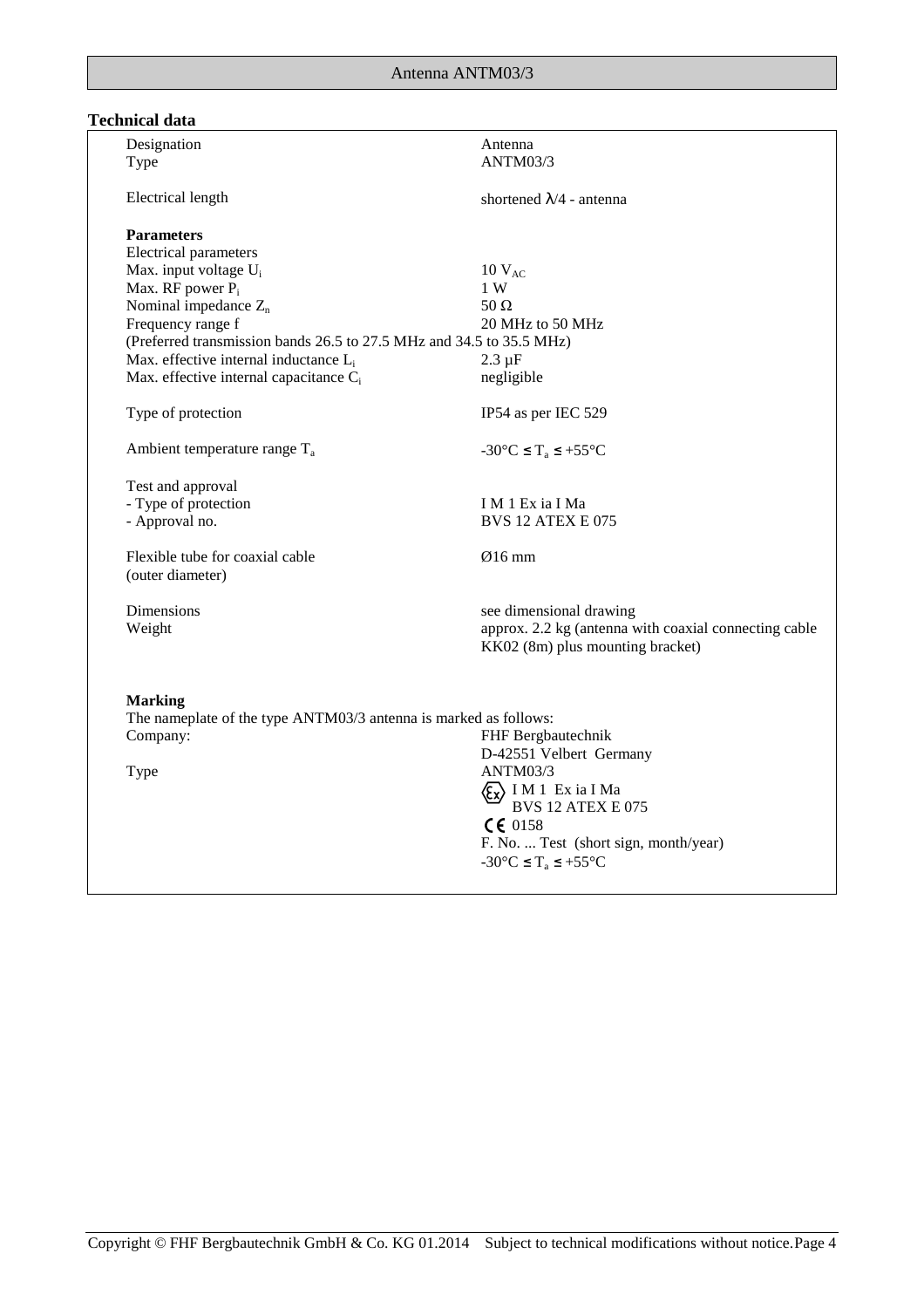#### **Warnings & Safety Advice**

This equipment item is a device of explosion-proof design destined for operation inside an explosive atmosphere. It belongs to equipment group I M 1 and is suited for use underground.

Especially the following warnings and safety advice shall be observed:

Connection and installation of the equipment item have to be carried out by an instructed qualified expert in due consideration of the specified type of protection and in accordance with the applicable regulations for installation.

The interconnection with other equipment must be certified separately.

The device may only be connected and operated with the specified voltage.

Make sure to avoid any damage to the housing. Devices with damaged housing must not be operated and have to be put out of service immediately.

For the operation of the device in industrial facilities, the accident prevention regulations of the employer's liability insurance association for electrical installations and equipment have to be observed.

The device must only be operated under the indicated ambient conditions. Harsh ambient conditions can result in damage to the device and therefore lead to a possible risk for the life of the user. Harsh ambient conditions can be:

- moisture, dusts (pay attention to degree of protection)
- combustible gases, vapours, solvents which the type of protection does not cover.
- excessively high ambient temperatures  $(\geq +55^{\circ}C)$
- excessively low ambient temperatures  $(< -30^{\circ}C)$

The ambient temperature range specified for the device must neither be exceeded nor fallen short of during operation.

Make sure to replace defective parts by corresponding original spare parts only.

Attachment and installation of further parts is prohibited.

Repair work must only be carried out by the manufacturer or a person committed by the manufacturer for this work in connection with a new routine test for the device.

In case of transport and storage as well as when not in use the devices and components have to be protected against damage and ingress of dirt.

**Mounting or attaching the type ANTM03/0 antenna onto the enclosure of electrical devices or the wall of electrical operating areas is prohibited.** 

**Non-observance of the above mentioned points leads to loss of the explosion protection for the device. In this case the device will be a danger for the life of the operator and can cause an explosive atmosphere to ignite.**